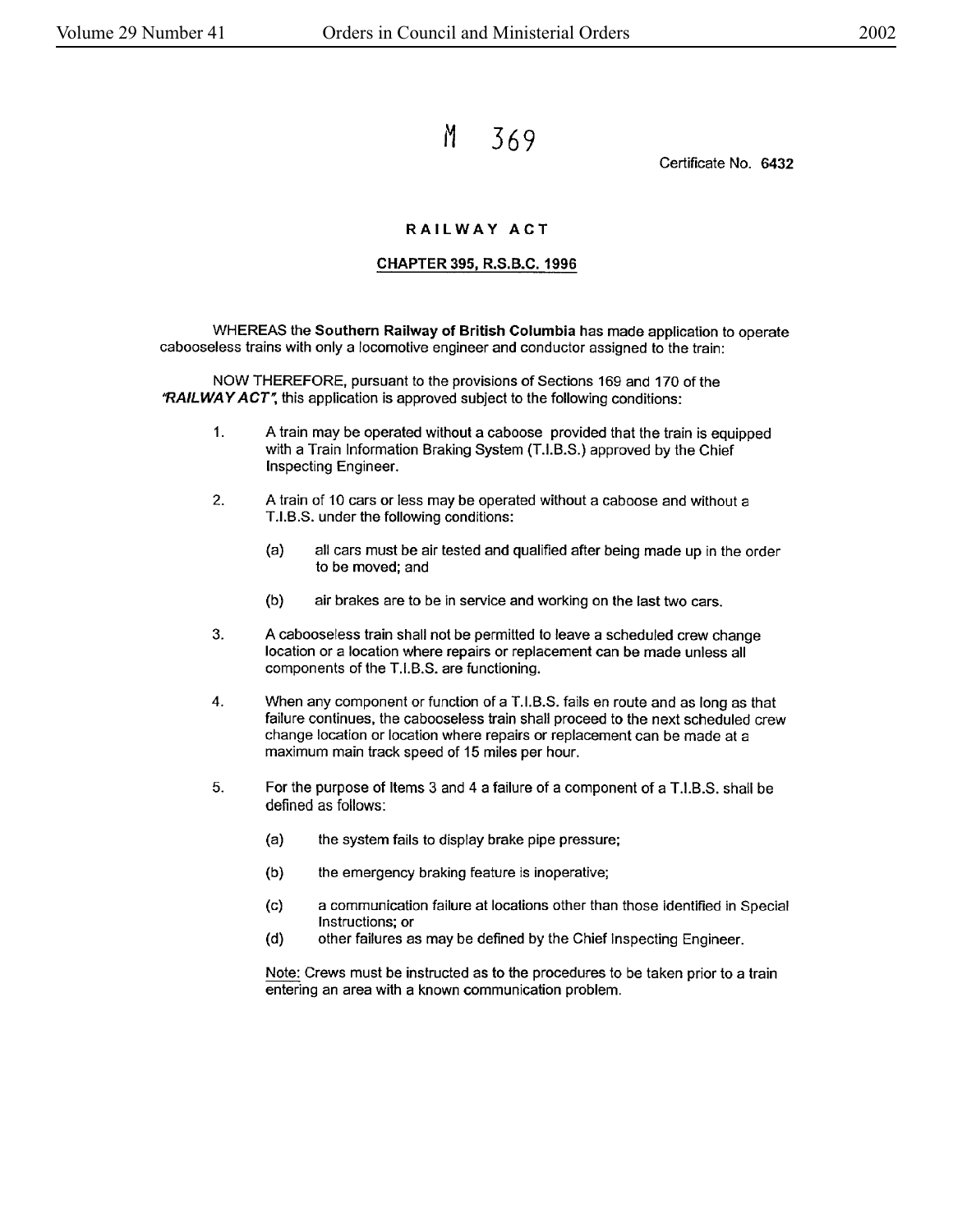- 6. For the purpose of Item 3 only, a failure shall be defined as:
	- (a) the end of train marker being obscured;
	- (b) the sense and brake unit (S.B.U.) display window indicated that the batteries are weak; or
	- (c) the distance measuring device (D.M.D.) is inoperative.
- 7. Between stations, the train conductor shall be stationed in the operating cab of the lead locomotive.
- 8. The locomotive engineer and conductor shall each be provided with an operational portable two-way radio in addition to an operational two-way radio fixed in the operating cab of the lead locomotive. Each radio shall be capable of direct contact with the RTC. The fixed radio in the locomotive shall have two control heads, each conveniently located for the two crew members.
- 9. No cabooseless train shall be operated for a distance in excess of 60 miles (including miles travelled on other railway subdivisions) without:
	- (a) having been inspected by an operational Safety Inspection System (S.I.S.) containing a hot journal, hot wheel and dragging equipment detector; or
	- (b) having been inspected on each side within 3 miles of a defined inspection point, at a maximum train speed of 5 mph, by qualified employees who have been provided with or have immediate access to an operational two-way radio; or
	- (c) having been stopped and inspected by the train crew at a defined inspection point.
- 10. Where two or more employees referred to in 9(b) are in proximity to each other and when safe to do so, they shall position themselves on each side of a passing train and report to the crew of the train being inspected any defects or dangerous conditions observed.

Where only one employee is qualified the report shall indicate which side of the train was inspected and this shall not constitute an inspection relative to the 60 mile intervals.

- 11. Every S.I.S. detector shall have a defined inspection point in both directions shown in the Special Instructions.
- 12. In the absence of other means, each inspection point will have a walkway of sufficient length to encompass the longest train operating at that location.
- 13. Trains, after having been notified of a suspected defect by an S.I.S. or employees, must not travel beyond the designated inspection point in the direction of travel.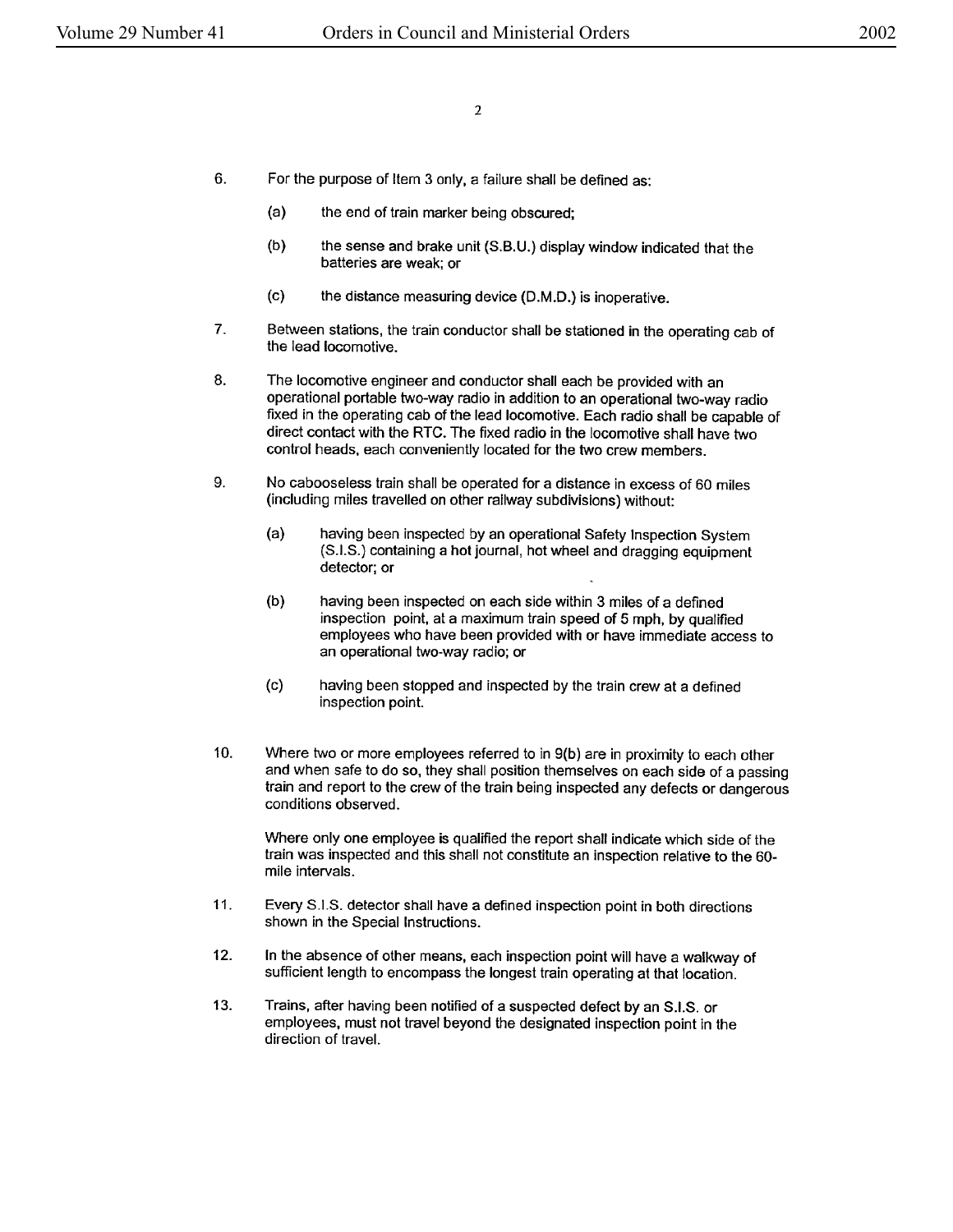3

- 14. For purposes of conducting a required air brake test on a cabooseless train, respective indications of the Communication Display Unit (C.D.U.) in the locomotive cab that the brake pipe pressure has decreased and increased at the rear car in response to the application and release of air brakes shall be considered to be a verification that brake pipe continuity exists throughout the train.
- 15. A reading on the C.D.U. of a brake pipe pressure of not less than 65 psi and within 15 psi of the brake pipe pressure indicated on the locomotive gauge shall be considered to be an indication that the brake system on a cabooseless train is sufficiently charged for conducting a required air brake test, if all other requirements of those air brake tests are met.
- 16. The crew of every cabooseless train outbound from a scheduled crew change location shall verify the accuracy of the D.M.D. using the measured mile posted on the right of way. The train length may have to be recalculated using information supplied by the railway. Crew members on a cabooseless train must be trained and examined to indicate their capability to perform these tasks correctly.
- 17. Seating accommodations in the lead locomotive cab of a cabooseless train shall be provided for at least the conductor and locomotive engineer. Where additional crew members cannot be provided seating in the lead locomotive, a trailing locomotive shall also be equipped as a lead locomotive and be used to accommodate other employees required to ride that cabooseless train.
- 18. The lead locomotive cab of a cabooseless train shall be equipped with a writing surface and indirect lighting to be used for the conductor to read documents or perform paper work, and that will not interfere with the vision of the other crew members in that cab.
- 19. At least one locomotive in the lead locomotive consist on a cabooseless train shall be equipped with first aid equipment, including a stretcher, placed in a storage space that will preserve the integrity of that equipment and that will not interfere with the conduct of duties by the crew members in that locomotive consist.
- 20. All derails, except conditional derails, must be returned to the derailing position; this may be carried out by a qualified employee on instructions from the conductor. It is the responsibility of the conductor in charge of restoring the derall to ensure that such employee is in position to take charge of the derail before leaving the area.
- 21. Southern Railway of British Columbia shall file with the Ministry, standards applicable to the specific duties that may be assigned to employees required to install, service, or use a T.1.8.S. Such employees shall be qualified under those standards prior to being assigned such duties.
- 22. Each operating crew member shall be qualified with respect to the provisions of this certificate, standards and special instructions arising from this certificate prior to being assigned as a crew member of a cabooseless train.